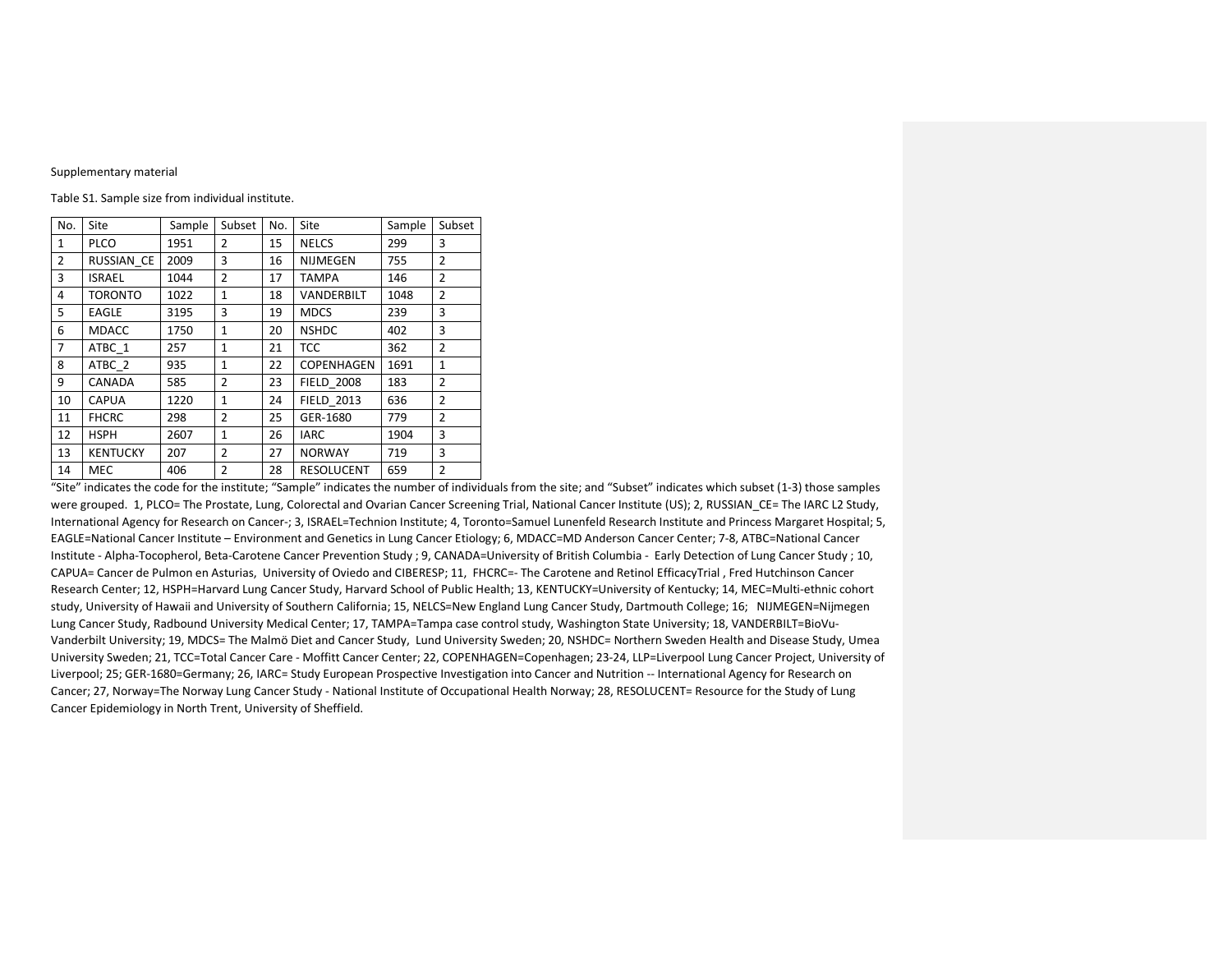|              |                          | Discovery stage                 |                  |                  |                  |        |          |            |  |  |  |  |
|--------------|--------------------------|---------------------------------|------------------|------------------|------------------|--------|----------|------------|--|--|--|--|
| Histology    | Step 1 test <sup>1</sup> | Bonferroni P value <sup>2</sup> |                  |                  |                  |        |          |            |  |  |  |  |
|              |                          |                                 | Sub <sub>1</sub> | Sub <sub>2</sub> | Sub <sub>3</sub> | Common | Combined | Validation |  |  |  |  |
| <b>NSCLC</b> | 1379                     | $3.63x10^{-5}$                  | 438              | 766              | 925              | 105    | 52       | 2/35       |  |  |  |  |
| <b>ADE</b>   | 867                      | $5.77 \times 10^{-5}$           | 356              | 462              | 571              | 108    | 41       | 0/26       |  |  |  |  |
| SQC          | 468                      | $1.07\times10^{-4}$             | 51               | 80               | 89               | 46     | 10       | 1/1        |  |  |  |  |

Table S2. Number of significant SNPs at each step in the analysis and theoretical Bonferroni p value in the analysis.

1, SNPs with case-only p value less than 0.001 using all the patients in discovery data were selected. 2, Bonferroni P values were calculated by diving 0.05 by the number of selected SNPs from step 1 tests. For consistency, we used 3.5x10<sup>-5</sup> as the cutoff p value for all the subtype studies. 3, SNPs were chosen based on two criteria: 1), case-control p value < 0.1 from each of the Sub1-3 subset in discovery data and 2), case-control p value <  $3.5x10^{-5}$  in the test using the combined discovery data. Sub1-3 indicate the number of SNPs with p value < 0.1 from each subset; "Common" indicates the number of SNPs common to all the three subsets; "Combined" indicates the number of SNPs from "Common" that have a case-control p value < 3.5x10<sup>-5</sup> in the combined data analysis in discovery stage; "Validation" indicates the number of SNPs available in replication genotype data and the number of SNPs validated in replication stage with case-control p value less than 0.05. We also replicated the signals at one SNP from ADE and two SNPs from SQC subgroup using imputed replication data.

Table S3. Significant SNPs at step 2 test in discovery stage from NSCLC, ADE and SQC cohorts and their interaction p values in replication study.

| <b>SNP</b>   | <b>CHR</b> | Pos       | $P_S1$    | $P_S2$    | $P$ _S3   | P combined | P_main    | P replica |
|--------------|------------|-----------|-----------|-----------|-----------|------------|-----------|-----------|
| <b>NSCLC</b> |            |           |           |           |           |            |           |           |
| rs1166706    | 1          | 78359029  | 1.24X10-3 | 1.41X10-2 | 3.23X10-2 | 4.37X10-6  | 5.59X10-1 | 2.95X10-1 |
| rs4839580    |            | 111430758 | 1.25X10-2 | 5.04X10-2 | 1.96X10-3 | 1.14X10-5  | 2.74X10-1 | 7.97X10-1 |
| rs7540041    |            | 203769532 | 5.10X10-2 | 5.96X10-4 | 9.27X10-2 | 2.33X10-5  | 8.06X10-2 | 4.90X10-1 |
| rs4951259    |            | 203785169 | 5.51X10-2 | 5.44X10-4 | 9.50X10-2 | 2.45X10-5  | 8.07X10-2 | 5.67X10-1 |
| rs7552670    | 1          | 203768328 | 5.07X10-2 | 7.51X10-4 | 9.32X10-2 | 2.80X10-5  | 7.96X10-2 | 4.90X10-1 |
| rs7546400    |            | 203777799 | 6.04X10-2 | 5.39X10-4 | 9.67X10-2 | 2.85X10-5  | 8.82X10-2 | 5.09X10-1 |
| rs10494844   |            | 203769891 | 5.23X10-2 | 7.45X10-4 | 9.53X10-2 | 3.00X10-5  | 7.90X10-2 | 5.17X10-1 |
| rs6441286    | 3          | 159728878 | 3.39X10-3 | 1.67X10-2 | 4.79X10-3 | 1.16X10-5  | 6.60X10-1 | 2.02X10-2 |
| rs693476     | 3          | 128743450 | 4.78X10-2 | 7.37X10-3 | 4.77X10-3 | 1.55X10-5  | 4.96X10-1 | 1.79X10-1 |
| rs11727860   | 4          | 182179570 | 6.25X10-3 | 9.89X10-3 | 1.50X10-3 | 9.62X10-7  | 8.90X10-1 | 9.57X10-1 |
| rs10947963   | 6          | 41305976  | 2.89X10-2 | 4.66X10-2 | 4.57X10-3 | 1.74X10-5  | 7.71X10-1 | 4.18X10-1 |
| rs144936251  | 6          | 170401481 | 6.14X10-2 | 4.98X10-3 | 5.64X10-2 | 2.84X10-5  | 9.55X10-1 | <b>NA</b> |
| rs17723637   | 9          | 109687403 | 7.95X10-3 | 1.33X10-2 | 4.14X10-3 | 1.06X10-5  | 2.89X10-1 | 9.76X10-3 |

Commented [CIA1]: This title is confusing because you also included the validation result. Did you perform a metaanalysis? If so add that as the final column. Also in the text you said these results included imputed data. Please add a column indicating which snp was directly genotyped and which was imputed, or maybe you could just put a start on the genotyped SNPs.

Commented [YL2R1]: The title was changed. The signals from imputed SNPs are labeled with star in the table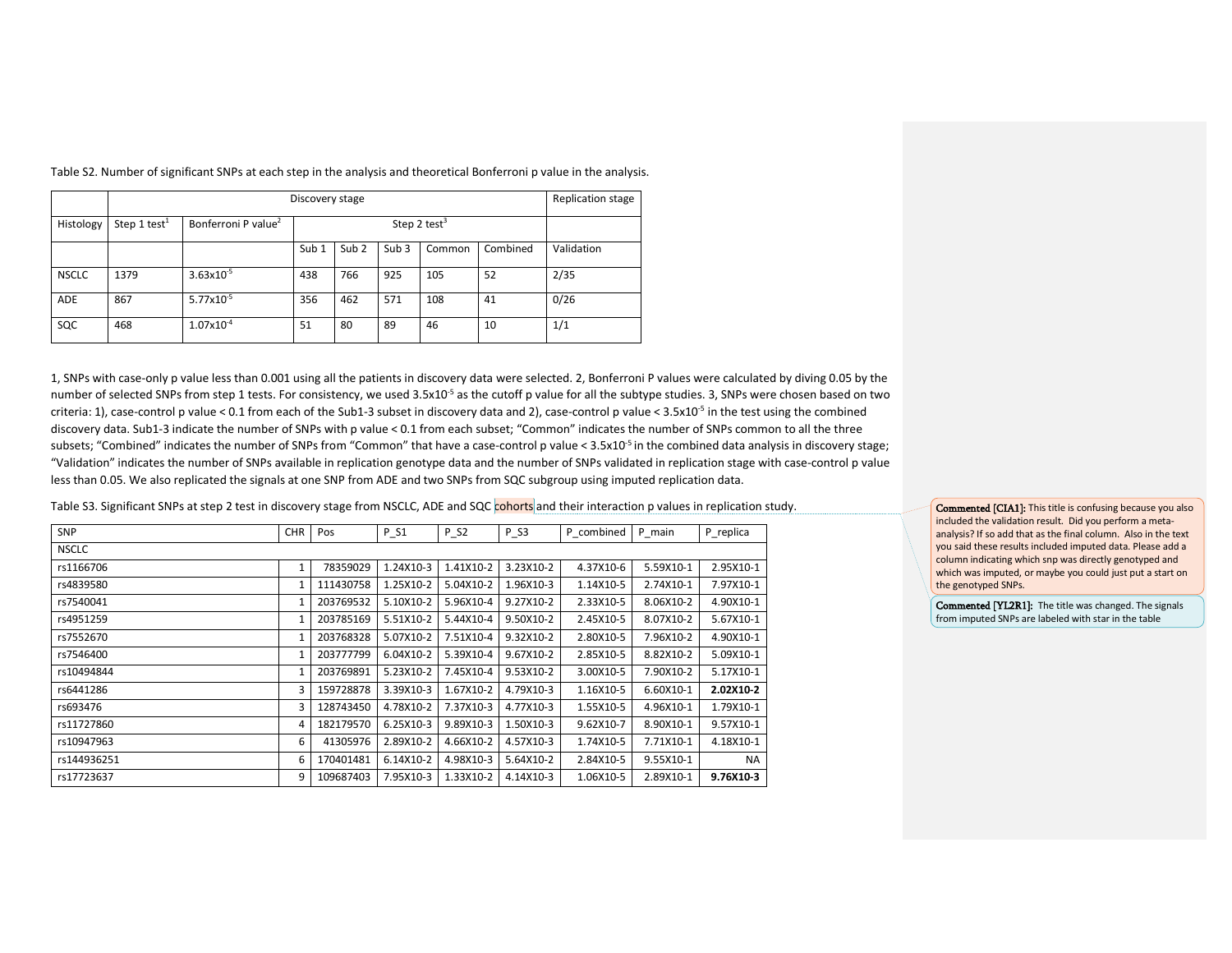| rs12294383 | 11 | 129239091 | 4.33X10-2 | 2.89X10-3 | 3.03X10-2 | 4.94X10-6  | 4.23X10-1  | 1.92X10-1 |
|------------|----|-----------|-----------|-----------|-----------|------------|------------|-----------|
| rs17484524 | 15 | 78772676  | 5.63X10-7 | 3.91X10-5 | 1.20X10-3 | 3.01X10-13 | 4.26X10-37 | 8.77X10-4 |
| rs2656065  | 15 | 78750549  | 4.80X10-7 | 3.14X10-5 | 1.54X10-3 | 3.62X10-13 | 3.48X10-36 | 2.16X10-3 |
| rs2656065  | 15 | 78750549  | 5.76X10-7 | 3.02X10-5 | 1.49X10-3 | 3.87X10-13 | 3.58X10-36 | 2.16X10-3 |
| rs9788721  | 15 | 78802869  | 1.41X10-7 | 2.23X10-4 | 8.55X10-4 | 4.56X10-13 | 2.29X10-48 | 1.39X10-2 |
| rs17405217 | 15 | 78731149  | 9.75X10-7 | 3.64X10-5 | 1.21X10-3 | 4.62X10-13 | 4.90X10-37 | 1.61X10-3 |
| rs2656052  | 15 | 78740932  | 1.15X10-6 | 1.99X10-5 | 1.76X10-3 | 5.07X10-13 | 1.33X10-36 | 1.76X10-3 |
| rs17483548 | 15 | 78730313  | 1.11X10-6 | 2.83X10-5 | 1.72X10-3 | 6.29X10-13 | 5.60X10-37 | 2.71X10-3 |
| rs10519203 | 15 | 78814046  | 1.20X10-7 | 5.85X10-4 | 9.01X10-4 | 6.95X10-13 | 6.22X10-49 | 1.83X10-3 |
| rs931794   | 15 | 78826180  | 9.61X10-8 | 5.61X10-4 | 1.03X10-3 | 7.97X10-13 | 8.41X10-51 | 8.53X10-4 |
| rs4887056  | 15 | 78734585  | 9.32X10-7 | 3.39X10-5 | 2.49X10-3 | 1.02X10-12 | 3.52X10-36 | NA        |
| rs17483721 | 15 | 78733731  | 6.17X10-7 | 3.48X10-5 | 3.08X10-3 | 1.09X10-12 | 5.39X10-37 | 2.02X10-3 |
| rs2009746  | 15 | 78754102  | 7.78X10-7 | 4.25X10-5 | 2.58X10-3 | 1.20X10-12 | 1.58X10-36 | 1.99X10-3 |
| rs8040868  | 15 | 76698236  | 8.39X10-7 | 2.07X10-5 | 8.92X10-3 | 1.37X10-12 | 1.51X10-46 | 8.05X10-3 |
| rs17483929 | 15 | 78742376  | 7.78X10-7 | 5.11X10-5 | 2.82X10-3 | 1.77X10-12 | 1.19X10-37 | 1.77X10-3 |
| rs8034191  | 15 | 78806023  | 3.19X10-7 | 8.02X10-4 | 1.62X10-3 | 3.86X10-12 | 9.26X10-48 | 4.89X10-3 |
| rs12914385 | 15 | 78898723  | 1.89X10-6 | 6.36X10-5 | 5.47X10-3 | 4.04X10-12 | 1.37X10-48 | 3.84X10-3 |
| rs2036527  | 15 | 78851615  | 6.94X10-7 | 1.86X10-4 | 5.10X10-3 | 6.63X10-12 | 7.68X10-53 | 4.14X10-3 |
| rs55781567 | 15 | 78857986  | 1.40X10-6 | 2.38X10-4 | 5.49X10-3 | 1.65X10-11 | 3.97X10-53 | NA        |
| rs1317286  | 15 | 78896129  | 1.13X10-6 | 2.02X10-3 | 4.19X10-3 | 9.65X10-11 | 6.92X10-50 | 2.70X10-3 |
| rs1051730  | 15 | 78894339  | 7.40X10-7 | 2.13X10-3 | 6.40X10-3 | 9.85X10-11 | 9.25X10-51 | 5.95X10-3 |
| rs16969968 | 15 | 78882925  | 1.18X10-6 | 1.65X10-3 | 6.21X10-3 | 1.02X10-10 | 5.38X10-51 | 7.38X10-3 |
| rs951266   | 15 | 78878541  | 7.82X10-7 | 2.14X10-3 | 6.14X10-3 | 1.15X10-10 | 2.04X10-51 | 5.05X10-3 |
| rs10851907 | 15 | 78915864  | 4.10X10-5 | 1.54X10-4 | 1.15X10-2 | 1.78X10-10 | 5.34X10-42 | 3.97X10-3 |
| rs17487223 | 15 | 78923987  | 7.27X10-5 | 2.49X10-3 | 5.05X10-3 | 2.14X10-9  | 4.89X10-43 | 9.85X10-3 |
| rs56117933 | 15 | 78832349  | 1.17X10-3 | 1.76X10-3 | 1.21X10-3 | 4.71X10-9  | 6.25X10-29 | 1.08X10-2 |
| rs17487514 | 15 | 78953785  | 1.20X10-2 | 3.96X10-3 | 2.94X10-3 | 4.51X10-7  | 6.82X10-20 | 5.80X10-3 |
| rs7163730  | 15 | 78814681  | 5.32X10-2 | 1.98X10-2 | 1.08X10-3 | 8.78X10-6  | 5.66X10-32 | 3.17X10-3 |
| rs17235533 | 15 | 33356782  | 4.73X10-2 | 5.03X10-2 | 2.17X10-4 | 1.57X10-5  | 7.06X10-1  | 4.54X10-2 |
| rs1996371  | 15 | 78956806  | 1.91X10-3 | 9.18X10-2 | 2.79X10-2 | 1.68X10-5  | 6.50X10-26 | 1.69X10-2 |
| rs77438700 | 15 | 78906637  | 1.42X10-3 | 4.34X10-2 | 4.64X10-2 | 1.78X10-5  | 1.13X10-8  | 6.76X10-2 |
| rs10519781 | 15 | 33362794  | 9.44X10-2 | 6.69X10-2 | 4.47X10-5 | 1.87X10-5  | 2.06X10-1  | 1.30X10-1 |
| rs11638372 | 15 | 78983559  | 2.08X10-3 | 9.24X10-2 | 3.57X10-2 | 1.95X10-5  | 5.24X10-25 | 8.98X10-2 |
| rs4887053  | 15 | 78712699  | 6.91X10-2 | 2.72X10-2 | 1.78X10-3 | 3.00X10-5  | 1.10X10-22 | 1.59X10-4 |
| rs299744   | 18 | 46193230  | 8.21X10-2 | 3.56X10-4 | 1.90X10-3 | 1.33X10-6  | 6.78X10-1  | 5.88X10-1 |
| rs2624160  | 18 | 46192191  | 7.87X10-2 | 2.76X10-3 | 5.72X10-3 | 1.08X10-5  | 4.88X10-1  | 7.29X10-1 |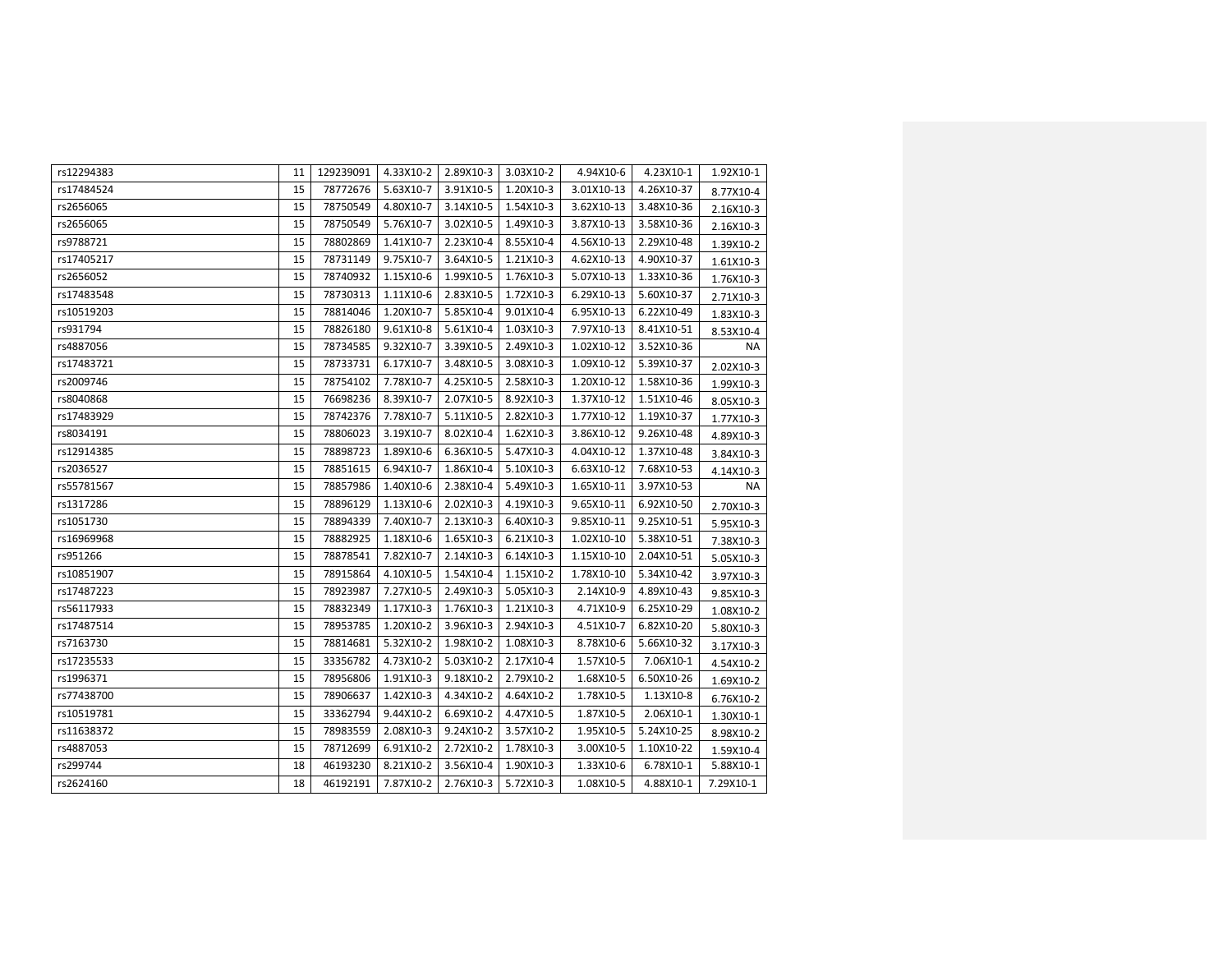| rs299716       | 18           | 46162410  | 2.84X10-2 | 2.55X10-3 | 2.23X10-2 | 2.13X10-5  | 7.62X10-1  | 5.93X10-1  |
|----------------|--------------|-----------|-----------|-----------|-----------|------------|------------|------------|
| rs299729       | 18           | 46170624  | 7.41X10-2 | 2.48X10-3 | 1.22X10-2 | 2.50X10-5  | 7.68X10-1  | 7.03X10-1  |
| rs177259       | 18           | 46164961  | 4.93X10-2 | 1.05X10-2 | 8.51X10-3 | 2.82X10-5  | 6.71X10-1  | 5.97X10-1  |
| Adenocarcinoma |              |           |           |           |           |            |            |            |
| rs7540041      | $\mathbf{1}$ | 203769532 | 2.73X10-2 | 1.44X10-3 | 1.21X10-2 | 4.32X10-6  | 3.12X10-2  | 9.90X10-1  |
| rs7552670      | $\mathbf{1}$ | 203768328 | 2.77X10-2 | 1.47X10-3 | 1.24X10-2 | 4.55X10-6  | 3.38X10-2  | 9.90X10-1  |
| rs10494844     | $\mathbf{1}$ | 203769891 | 2.85X10-2 | 1.45X10-3 | 1.27X10-2 | 4.83X10-6  | 3.32X10-2  | 9.80X10-1  |
| rs4951259      | $\mathbf{1}$ | 203785169 | 3.11X10-2 | 1.46X10-3 | 1.30X10-2 | 5.37X10-6  | 3.55X10-2  | 9.32X10-1  |
| rs7546400      | $\mathbf{1}$ | 203777799 | 3.41X10-2 | 1.38X10-3 | 1.34X10-2 | 6.02X10-6  | 3.88X10-2  | 9.98X10-1  |
| rs6685918      | $1\,$        | 203777309 | 4.84X10-2 | 1.28X10-3 | 1.36X10-2 | 7.60X10-6  | 5.21X10-2  | 9.95X10-1  |
| rs11727860     | 4            | 182179570 | 6.52X10-3 | 5.60X10-2 | 5.29X10-4 | 1.67X10-6  | 3.08X10-1  | 8.11X10-1  |
| rs6810985      | 4            | 25765527  | 1.56X10-3 | 6.82X10-2 | 1.63X10-2 | 8.04X10-6  | 3.31X10-1  | 6.09X10-1  |
| rs10477550     | 5            | 115429757 | 9.05X10-2 | 7.69X10-4 | 4.30X10-2 | 1.95X10-5  | 3.57X10-3  | 4.33X10-3* |
| rs11781075     | 8            | 31272835  | 8.22X10-3 | 5.69X10-2 | 2.49X10-3 | 2.80X10-5  | 5.89X10-1  | 1.55X10-1  |
| rs10815428     | 9            | 6400030   | 1.20X10-2 | 2.98X10-2 | 2.69X10-2 | 1.66X10-5  | 7.09X10-2  | 5.63X10-2  |
| rs12294383     | 11           | 129239091 | 6.93X10-2 | 2.63X10-3 | 2.56X10-2 | 9.76X10-6  | 8.35X10-1  | 8.38X10-2  |
| rs9569039      | 13           | 55044198  | 4.98X10-3 | 4.54X10-2 | 1.80X10-3 | 2.21X10-5  | 8.13X10-1  | 2.99X10-1  |
| rs2057133      | 14           | 63726382  | 6.25X10-3 | 5.10X10-2 | 7.97X10-3 | 1.14X10-5  | 1.82X10-3  | 2.16X10-1  |
| rs9788721      | 15           | 78802869  | 1.04X10-8 | 5.27X10-3 | 4.19X10-4 | 3.35X10-12 | 2.52X10-24 | 5.43X10-3  |
| rs10519203     | 15           | 78814046  | 1.65X10-8 | 9.79X10-3 | 9.59X10-4 | 1.61X10-11 | 4.69X10-24 | 2.81X10-3  |
| rs17484524     | 15           | 78772676  | 1.05X10-7 | 3.46X10-3 | 1.16X10-3 | 1.95X10-11 | 8.55X10-18 | 8.17X10-4  |
| rs931794       | 15           | 78826180  | 1.05X10-8 | 1.04X10-2 | 1.45X10-3 | 2.28X10-11 | 3.58X10-25 | 1.90X10-3  |
| rs17405217     | 15           | 78731149  | 1.53X10-7 | 3.11X10-3 | 1.16X10-3 | 2.35X10-11 | 5.64X10-18 | 2.08X10-3  |
| rs2656065      | 15           | 78750549  | 1.12X10-7 | 3.28X10-3 | 1.32X10-3 | 2.75X10-11 | 6.69X10-18 | 2.70X10-3  |
| rs2656052      | 15           | 78740932  | 1.87X10-7 | 2.21X10-3 | 1.56X10-3 | 2.85X10-11 | 4.80X10-18 | 1.95X10-3  |
| rs2656065      | 15           | 78750549  | 1.35X10-7 | 3.34X10-3 | 1.28X10-3 | 3.11X10-11 | 6.65X10-18 | 2.70X10-3  |
| rs17483548     | 15           | 78730313  | 1.80X10-7 | 2.54X10-3 | 1.77X10-3 | 3.25X10-11 | 7.43X10-18 | 3.61X10-3  |
| rs2009746      | 15           | 78754102  | 1.63X10-7 | 3.44X10-3 | 2.30X10-3 | 6.28X10-11 | 4.91X10-18 | 2.47X10-3  |
| rs4887056      | 15           | 78734585  | 3.22X10-7 | 2.54X10-3 | 2.37X10-3 | 7.49X10-11 | 8.39X10-18 | <b>NA</b>  |
| rs17483721     | 15           | 78733731  | 1.99X10-7 | 2.80X10-3 | 2.80X10-3 | 7.64X10-11 | 3.45X10-18 | 2.62X10-3  |
| rs8034191      | 15           | 78806023  | 3.71X10-8 | 1.30X10-2 | 1.96X10-3 | 7.90X10-11 | 1.71X10-23 | 4.89X10-3  |
| rs17483929     | 15           | 78742376  | 1.62X10-7 | 4.06X10-3 | 2.58X10-3 | 9.78X10-11 | 1.52X10-18 | 2.46X10-3  |
| rs2036527      | 15           | 78851615  | 9.69X10-8 | 4.77X10-3 | 4.95X10-3 | 1.52X10-10 | 1.52X10-26 | 4.33X10-3  |
| rs55781567     | 15           | 78857986  | 1.70X10-7 | 6.19X10-3 | 4.96X10-3 | 3.14X10-10 | 4.68X10-27 | 8.45X10-3  |
| rs8040868      | 15           | 76698236  | 4.69X10-7 | 4.53X10-3 | 1.19X10-2 | 5.50X10-10 | 1.16X10-21 | 1.95X10-2  |
| rs1317286      | 15           | 78896129  | 8.93X10-8 | 3.10X10-2 | 2.29X10-3 | 6.18X10-10 | 7.07X10-26 | 8.06X10-3  |
|                |              |           |           |           |           |            |            |            |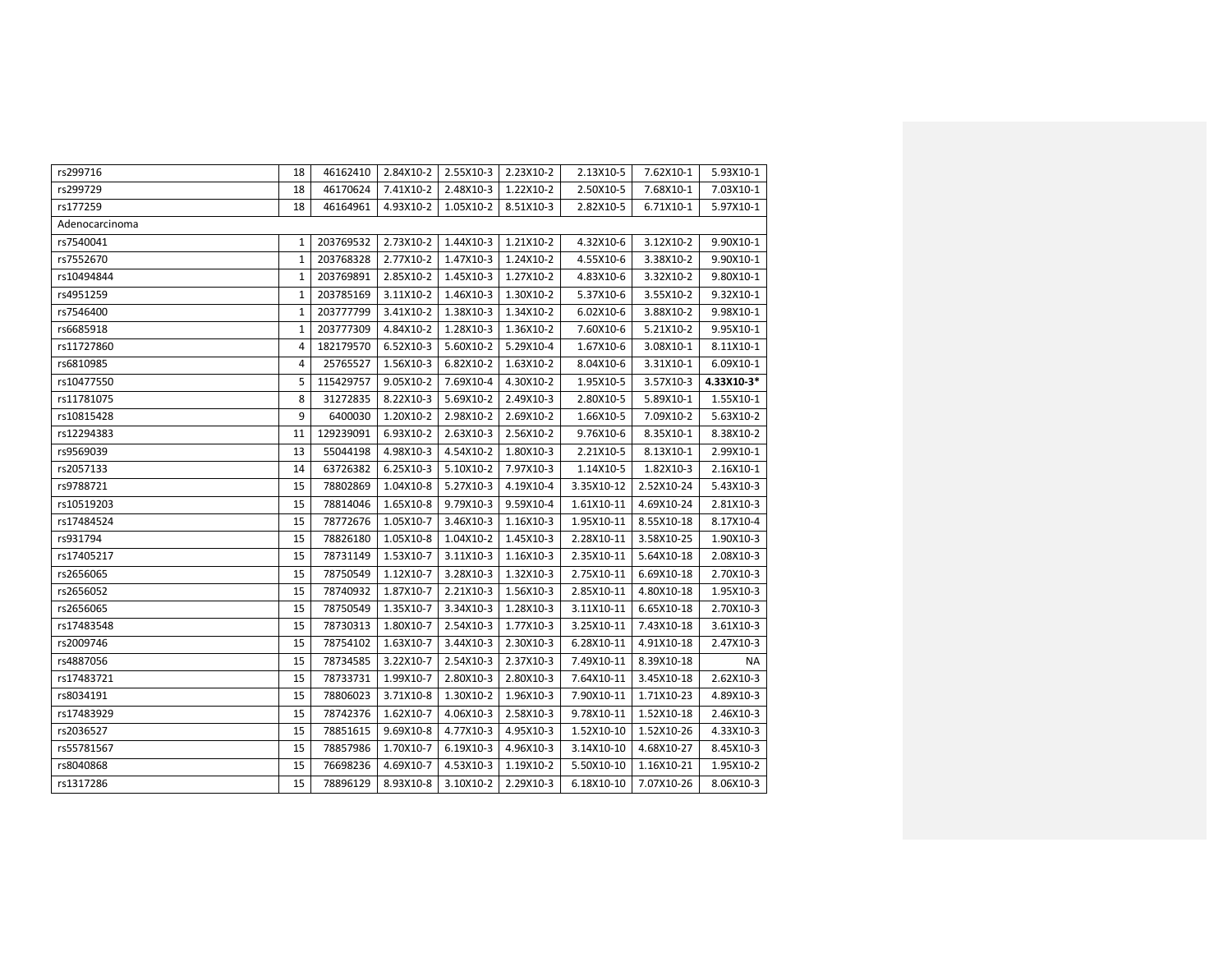| rs12914385              | 15           | 78898723  | 3.02X10-7 | 8.39X10-3 | 9.64X10-3 | 7.54X10-10 | 1.15X10-24 | 1.20X10-2  |
|-------------------------|--------------|-----------|-----------|-----------|-----------|------------|------------|------------|
| rs16969968              | 15           | 78882925  | 1.17X10-7 | 2.42X10-2 | 4.88X10-3 | 1.15X10-9  | 2.64X10-26 | 5.57X10-3  |
| rs1051730               | 15           | 78894339  | 8.81X10-8 | 3.18X10-2 | 4.76X10-3 | 1.32X10-9  | 2.56X10-26 | 9.27X10-3  |
| rs951266                | 15           | 78878541  | 9.37X10-8 | 3.32X10-2 | 6.93X10-3 | 2.55X10-9  | 1.34X10-26 | 1.38X10-2  |
| rs17487223              | 15           | 78923987  | 1.47X10-5 | 1.43X10-2 | 4.28X10-3 | 8.66X10-9  | 2.11X10-23 | 4.80X10-3  |
| rs10851907              | 15           | 78915864  | 2.22X10-5 | 1.22X10-2 | 1.10X10-2 | 1.44X10-8  | 1.99X10-21 | 1.55X10-2  |
| rs13180                 | 15           | 78789488  | 9.14X10-2 | 4.67X10-4 | 8.10X10-3 | 1.97X10-6  | 1.51X10-11 | 5.22X10-4  |
| rs74386627              | 15           | 78908077  | 1.38X10-2 | 2.45X10-2 | 4.97X10-2 | 2.77X10-5  | 2.64X10-3  | NA         |
| rs184039141             | 18           | 53068769  | 1.68X10-3 | 1.98X10-2 | 4.36X10-2 | 3.18X10-6  | 1.21X10-1  | 8.21X10-1  |
| Squamous cell carcinoma |              |           |           |           |           |            |            |            |
| rs4657670               | $\mathbf{1}$ | 167534270 | 5.33X10-2 | 2.68X10-5 | 3.70X10-2 | 7.11X10-7  | 9.38X10-2  | 5.58X10-1  |
| rs192884100             | 1            | 161565856 | 6.30X10-2 | 4.81X10-4 | 7.49X10-2 | 4.23X10-6  | 4.34X10-2  | 7.06X10-1  |
| rs3970313               | 4            | 185520068 | 3.26X10-2 | 6.95X10-3 | 3.80X10-3 | 1.31X10-5  | 1.74X10-1  | 2.03X10-1  |
| rs75288301              | 4            | 160905823 | 9.12X10-2 | 6.08X10-2 | 1.04X10-4 | 2.46X10-5  | 6.67X10-1  | 3.55X10-1  |
| rs73275922              | 5            | 120653176 | 1.30X10-2 | 3.76X10-2 | 2.21X10-3 | 2.26X10-5  | 1.16X10-1  | 8.77X10-1  |
| rs4557740               | 8            | 18015120  | 1.54X10-3 | 3.29X10-2 | 3.09X10-3 | 1.13X10-5  | 6.51X10-1  | 3.27X10-3* |
| rs4751674               | 10           | 116139029 | 6.34X10-2 | 2.70X10-4 | 9.10X10-2 | 1.07X10-5  | 9.39X10-1  | 2.62X10-2  |
| c12 pos28182123         | 12           | 28182123  | 5.19X10-2 | 1.76X10-2 | 5.48X10-3 | 2.64X10-5  | 4.69X10-2  | NA         |
| rs6573400               | 14           | 62239572  | 3.48X10-3 | 2.14X10-2 | 2.59X10-2 | 2.03X10-5  | 9.18X10-1  | 2.77X10-1  |
| rs11544453              | 22           | 46316863  | 5.61X10-4 | 7.07X10-2 | 2.17X10-3 | 8.84X10-6  | 9.30X10-1  | 4.05X10-2* |

P\_S1, P\_S2 and P\_S3 indicate the case-control p values from each of the subset at discovery stage; P\_combined indicates the case-control p value from combined data analysis in discovery stage; P\_main indicates the p values from disease and SNP association when no gene-smoking interaction is considered in the combined discovery data; P\_replica indicates the case-control p values from replication data including imputed SNPs. In step 2 test, significant SNPs were chosen based on two criteria: 1, p value < 0.1 from each of the S1-S3 subset in discovery data and 2, p value < 3.5x10-5 in the test using all the discovery data. The significant SNPs with case-control p values < 0.05 were highlighted in the replication analysis and the \* indicates the significant signal from imputed replication data. "NA" indicates the SNP was not available in the imputed replication data.

Table S4. Interaction analysis using imputed SNPs from discovery data around the three validated genotyped SNPs.

| Chr | SNP        | Position  | beta    | sd   | <b>Statistics</b> | P         | Genotype  |
|-----|------------|-----------|---------|------|-------------------|-----------|-----------|
| 3   | rs9824967  | 159722333 | $-0.22$ | 0.05 | $-4.30$           | 1.71X10-5 | imputed   |
| 3   | rs4679868  | 159724154 | $-0.22$ | 0.05 | $-4.45$           | 8.43X10-6 | imputed   |
| 3   | rs10433458 | 159726252 | $-0.22$ | 0.05 | $-4.44$           | 8.87X10-6 | imputed   |
| 3   | rs71147308 | 159726755 | $-0.22$ | 0.05 | $-4.26$           | 2.05X10-5 | imputed   |
| 3   | rs6441286  | 159728878 | $-0.22$ | 0.05 | $-4.42$           | 9.74X10-6 | genotyped |
| 3   | rs9877910  | 159730819 | $-0.22$ | 0.05 | $-4.46$           | 8.19X10-6 | imputed   |
| 3   | rs66785795 | 159735441 | $-0.23$ | 0.05 | $-4.48$           | 7.63X10-6 | imputed   |
|     |            |           |         |      |                   |           |           |

Commented [CIA3]: This is confusing because it does not say if the results are from just the discovery or also the validation set? If they include the validation data you should present results for the discovery and validation stages then the meta-analysis.

Commented [YL4R3]: I inserted "discovery data" in the title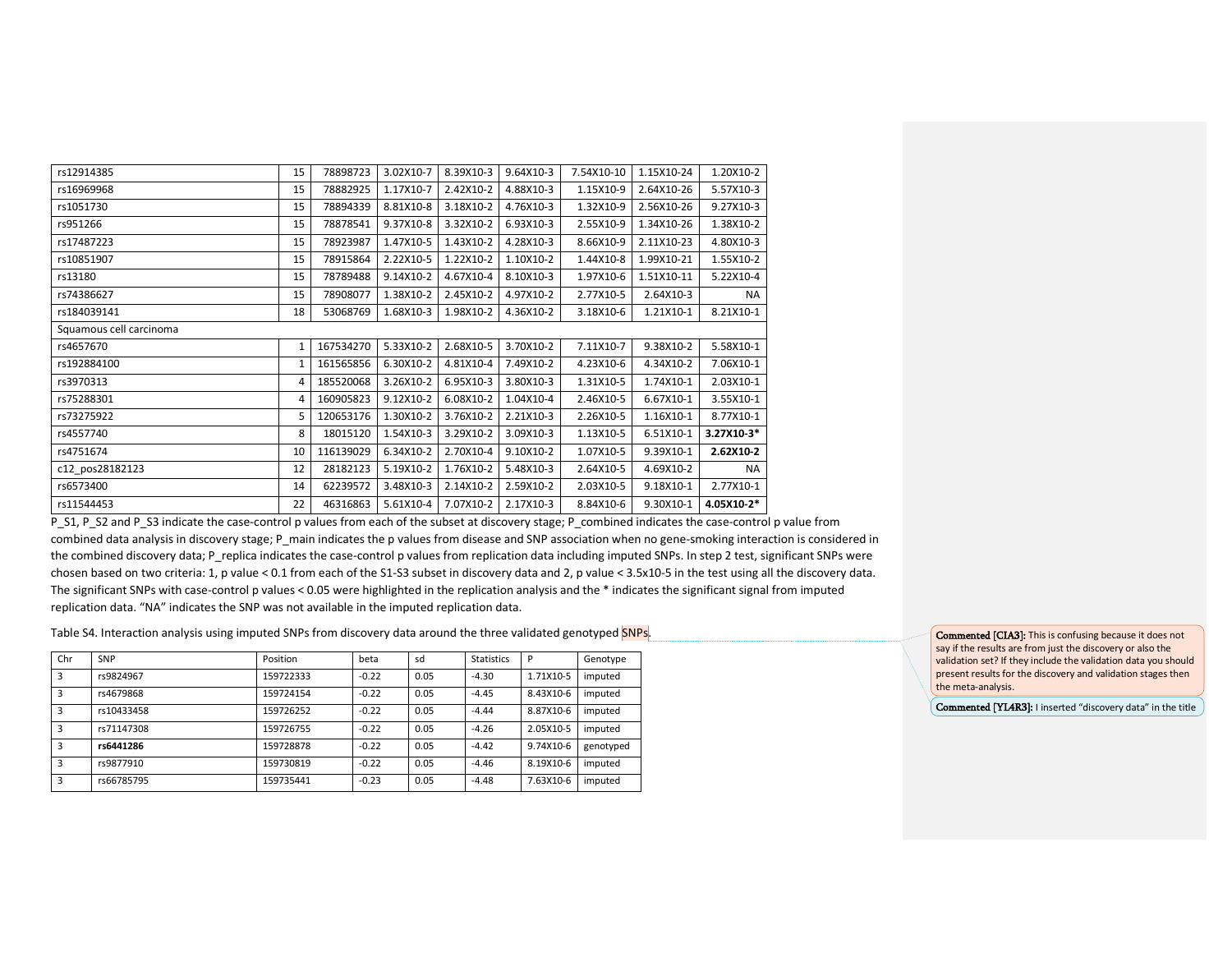| 3  | rs13096549 | 159742913 | $-0.22$ | 0.05 | $-4.28$ | 1.90X10-5 | imputed   |
|----|------------|-----------|---------|------|---------|-----------|-----------|
| 3  | rs2279741  | 159744261 | $-0.22$ | 0.05 | $-4.46$ | 8.07X10-6 | imputed   |
| 9  | rs10978672 | 109682501 | $-0.31$ | 0.07 | $-4.38$ | 1.18X10-5 | imputed   |
| 9  | rs10978673 | 109682871 | $-0.32$ | 0.07 | $-4.42$ | 9.80X10-6 | imputed   |
| 9  | rs10978675 | 109683216 | $-0.31$ | 0.07 | $-4.39$ | 1.13X10-5 | imputed   |
| 9  | rs10978676 | 109685081 | $-0.32$ | 0.07 | $-4.43$ | 9.64X10-6 | imputed   |
| 9  | rs10978677 | 109685461 | $-0.31$ | 0.07 | $-4.34$ | 1.44X10-5 | imputed   |
| 9  | rs17723637 | 109687403 | $-0.32$ | 0.07 | $-4.43$ | 9.44X10-6 | genotyped |
| 9  | rs3814541  | 109689752 | $-0.32$ | 0.07 | $-4.44$ | 8.84X10-6 | imputed   |
| 10 | rs539668   | 116128478 | $-0.58$ | 0.13 | 4.55    | 5.32X10-6 | imputed   |
| 10 | rs1248221  | 116129222 | $-0.57$ | 0.13 | 4.46    | 8.06X10-6 | imputed   |
| 10 | rs11357629 | 116129353 | $-0.55$ | 0.13 | 4.34    | 1.44X10-5 | imputed   |
| 10 | rs9420152  | 116129370 | $-0.57$ | 0.13 | 4.50    | 6.71X10-6 | imputed   |
| 10 | rs1248222  | 116129432 | $-0.58$ | 0.13 | 4.56    | 5.20X10-6 | imputed   |
| 10 | rs2244178  | 116131214 | $-0.57$ | 0.13 | 4.57    | 4.88X10-6 | genotyped |
| 10 | rs541241   | 116131425 | $-0.56$ | 0.13 | 4.48    | 7.58X10-6 | imputed   |
| 10 | rs610315   | 116131915 | $-0.56$ | 0.13 | 4.45    | 8.79X10-6 | imputed   |
| 10 | rs75543623 | 116135688 | $-0.59$ | 0.13 | 4.65    | 3.37X10-6 | imputed   |
| 10 | rs2483911  | 116136862 | $-0.59$ | 0.13 | 4.68    | 2.87X10-6 | imputed   |
| 10 | rs35288351 | 116138971 | $-0.51$ | 0.12 | $-4.16$ | 3.19X10-5 | imputed   |
| 10 | rs4751674  | 116139029 | $-0.52$ | 0.12 | $-4.28$ | 1.83X10-5 | genotyped |
| 10 | rs7896317  | 116139551 | $-0.57$ | 0.12 | $-4.59$ | 4.33X10-6 | imputed   |
| 10 | rs7911173  | 116139682 | $-0.53$ | 0.12 | $-4.25$ | 2.17X10-5 | imputed   |
| 10 | rs2093370  | 116140961 | $-0.60$ | 0.13 | $-4.56$ | 5.03X10-6 | imputed   |
| 10 | rs630668   | 116141185 | $-0.60$ | 0.13 | 4.58    | 4.68X10-6 | imputed   |

The highlighted SNPs indicate the three validated SNPs from genotype interaction analysis.

Table S5. Genotype distribution in Never- vs ever-smoker group at the three novel SNPs.

|           |    | Cases            |                 |                      |           |                     | Controls         |                 |                      |           |                       |
|-----------|----|------------------|-----------------|----------------------|-----------|---------------------|------------------|-----------------|----------------------|-----------|-----------------------|
|           |    | Never-<br>smoker | Ever-<br>smoker | Ever-<br>smoker<br>% | <b>OR</b> | P value             | Never-<br>smoker | Ever-<br>smoker | Ever-<br>smoker<br>% | <b>OR</b> | P value               |
| rs6441286 | AA | 545              | 4100            | 88.27                | 1         |                     | 1531             | 3398            | 68.94                |           |                       |
|           | AC | 659              | 5779            | 89.76                | 0.86      | $1.36x10^{-2}$      | 2205             | 4512            | 67.17                | 1.08      | $4.58\times10^{-2}$   |
|           | CC | 193              | 2036            | 91.34                | 0.71      | $1.37\times10^{-4}$ | 748              | 1550            | 67.45                | 1.07      | $2.14 \times 10^{-2}$ |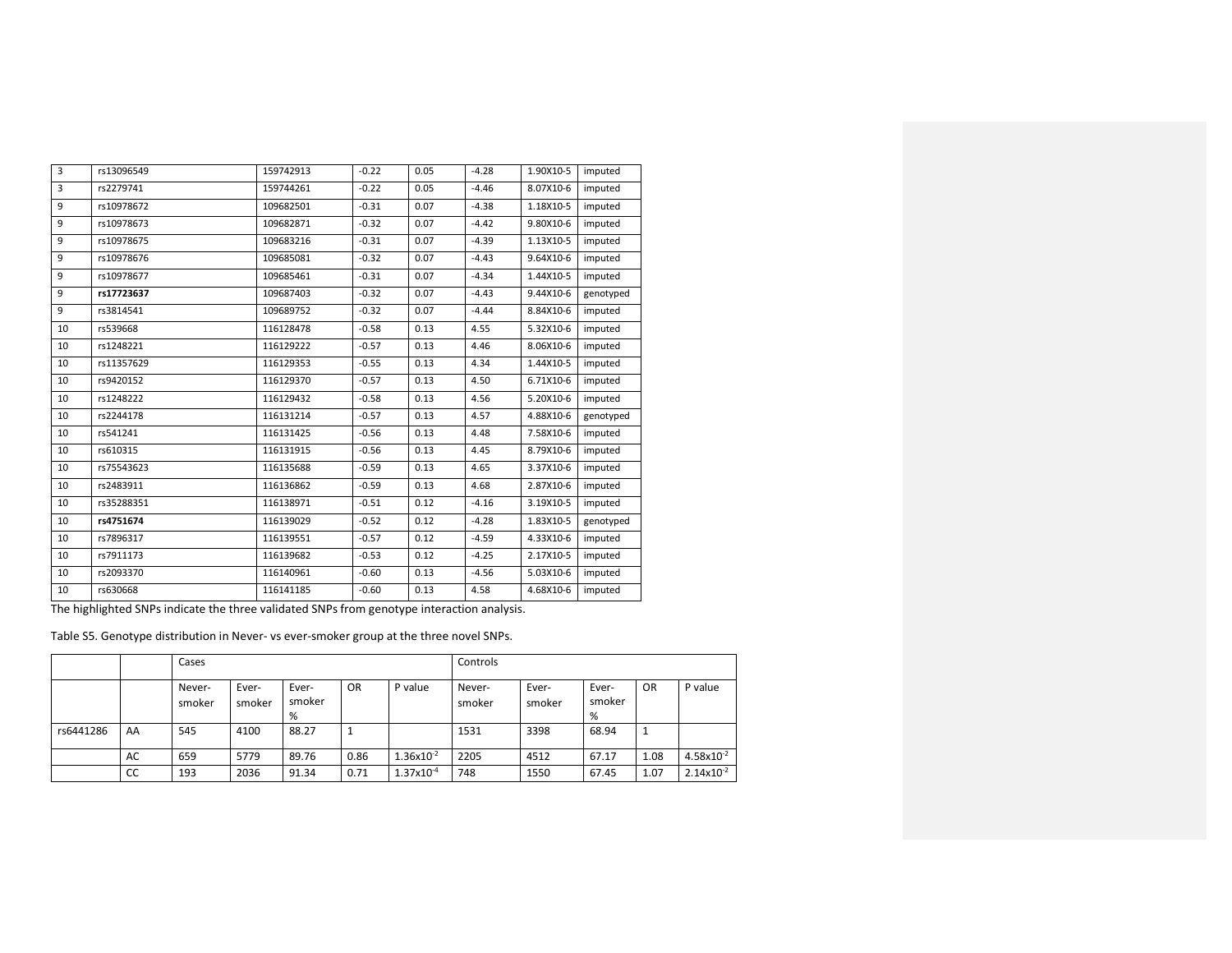|            | AC+CC | 852  | 7815 |       | 0.82         | $7.14 \times 10^{-4}$ | 2953 | 6062 |       | 1.08         | $4.23 \times 10^{-2}$ |
|------------|-------|------|------|-------|--------------|-----------------------|------|------|-------|--------------|-----------------------|
|            | Trend |      |      |       |              | $6.23 \times 10^{-5}$ |      |      |       |              | $9.99 \times 10^{-2}$ |
| rs17723637 | AA    | 1065 | 8564 | 88.94 | $\mathbf{1}$ |                       | 3177 | 6857 | 68.33 | $\mathbf{1}$ |                       |
|            | AG    | 316  | 3126 | 90.82 | 0.81         | $2.31 \times 10^{-3}$ | 1188 | 2408 | 66.96 | 1.06         | $1.35x10^{-1}$        |
|            | GG    | 18   | 243  | 93.10 | 0.60         | $4.29x10^{-2}$        | 125  | 211  | 62.80 | 1.29         | $3.71 \times 10^{-2}$ |
|            | AG+GG | 334  | 3369 |       | 0.80         | $6.45x10^{-4}$        | 1313 | 2619 |       | 1.08         | $5.13 \times 10^{-2}$ |
|            | Trend |      |      |       |              | $2.84 \times 10^{-4}$ |      |      |       |              | $1.94x10^{-2}$        |
| rs4751674  | GG    | 58   | 2371 | 97.61 | $\mathbf{1}$ |                       | 2393 | 5055 | 67.87 | $\mathbf{1}$ |                       |
|            | AG    | 81   | 1679 | 95.40 | 1.97         | $1.12\times10^{-4}$   | 1767 | 3713 | 67.76 | 1.01         | $9.05 \times 10^{-1}$ |
|            | AA    | 20   | 319  | 94.10 | 2.56         | $4.92\times10^{-4}$   | 330  | 710  | 68.27 | 0.98         | $8.24 \times 10^{-1}$ |
|            | AG+AA | 101  | 1998 |       | 2.07         | $1.44 \times 10^{-5}$ | 2097 | 4423 |       | 1.00         | $9.81 \times 10^{-1}$ |
|            | Trend |      |      |       |              | $5.97x10^{-6}$        |      |      |       |              | $9.28 \times 10^{-1}$ |

Common allele homozygous genotype is used as reference group. chi-square test was conducted to compare the genotype distribution between never- and ever-smoker groups in cases and controls, respectively. Trend test was used to test the proportion of ever-smokers across three genotypes at each SNP.